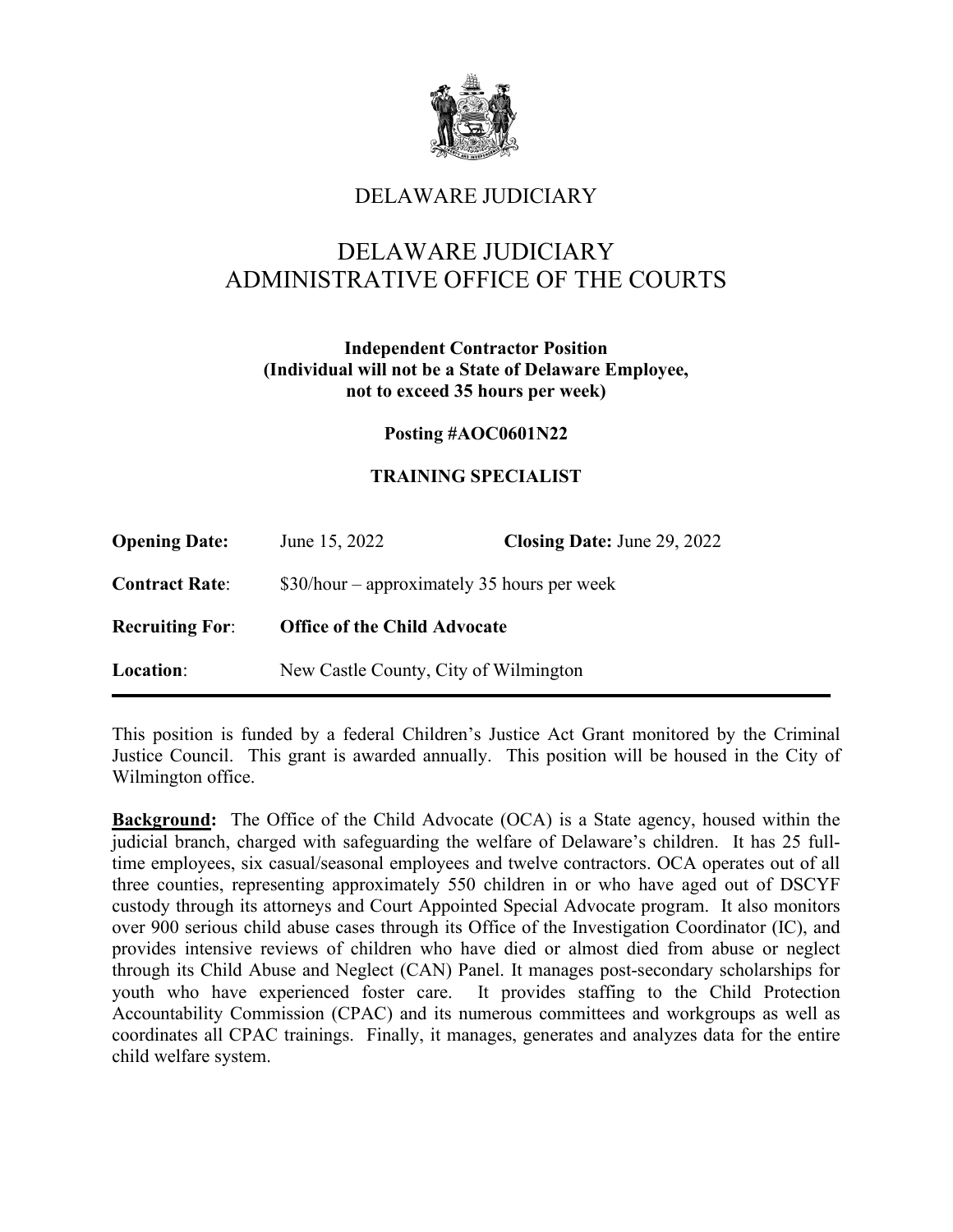**Summary Statement:** This independent contractor position will support the work of CPAC by accomplishing such tasks as developing new online and in-person/virtual training programs and curricula; reviewing and updating existing online and in-person/virtual training programs and curricula; coordinating with agency personnel, community/professional organizations, and other providers to develop training programs and curricula; utilizing CPAC's e-learning software to develop online training programs and curricula; administering CPAC's learning management system to support online learners, deliver online training programs and track attendance; planning and coordinating in-person/virtual training programs and the biennial conference; presenting in-person/virtual training programs to community/professional organizations; collecting and evaluating data from online, in-person and virtual training programs; providing recommendations regarding training needs and the effectiveness of training resources; and designing social media posts, website content, newsletters, brochures and annual reports.

**Job Requirements**: Applicants must have education, training and/or experience demonstrating competence in each of the following areas:

- 1. Possession of a Bachelor's Degree in a relevant field, such as instructional design, social or behavioral sciences or training and development fields.
- 2. At least one year experience presenting training or education courses using a variety of training methods such as lecture, e-learning, structured exercises, role play or group discussion as well as the use of training materials such as overheads, PowerPoint, handouts or videos.
- 3. Six months experience in preparing and developing training or education courses which includes designing learning objectives, curricula and materials.
- 4. Knowledge of developing and analyzing training needs assessments at the individual, job or organizational level.
- 5. Knowledge of e-learning software (e.g., Articulate) and learning management systems.

**Special Requirement**: Ability to successfully complete a security clearance as issued by the State of Delaware Bureau of Identification and a Child Protection Registry check.

#### **Conditions of Employment:**

- A satisfactory criminal background check is required as a condition of employment.
- Direct deposit of paychecks is required as a condition of employment.

**Submitting Your Application:** Visit the website at <http://courts.delaware.gov/career/> and review the complete job announcement, then click on "apply" next to the job posting. Then print, or complete and print, the Judicial Branch Non-Merit Employment Application in either Microsoft© Word or PDF format. Applications should be submitted by any one of the formats listed below prior to the closing date stated on this announcement.

- 1. Send your application as an e-mail attachment with the words "Application Form" in the subject line to: [apps.aoc@delaware.gov](mailto:apps.aoc@delaware.gov) **(preferred method)**
- 2. Fax your application to: (302) 255-2482, Attention: Human Resources
- 3. Mail your application to:

Administrative Office of the Courts The Renaissance Centre